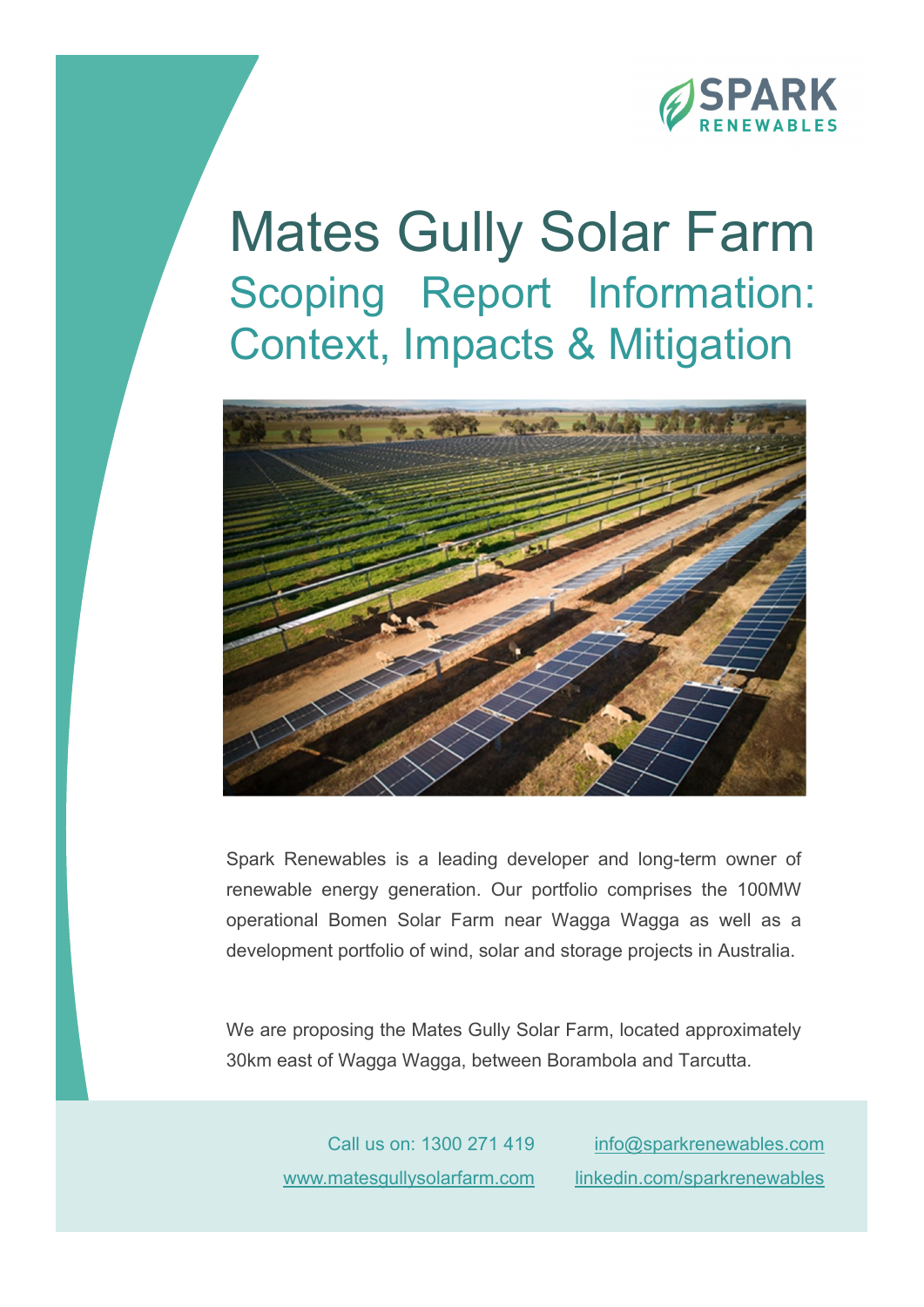# **VISUAL EFFECTS**

### **PRELIMINARY ASSESSMENT**

The proposed solar farm is likely to affect visual amenity for neighbouring landholders, though there will be varied visual effects for individual landholders depending on location, topography, and viewpoint. 26 dwellings were identified within 3.25km of the proposed project site. A preliminary review of vegetation in the landscape indicates that many neighbours with theoretical views of the project (based on terrain) will have their view of the array reduced by existing vegetation.

### **FURTHER INVESTIGATIONS**

A detailed visual impact assessment will be undertaken within the Environmental Impact Statement (EIS) process to better understand the level and type of impacts. We will engage a qualified landscape architect to undertake a comprehensive assessment of potential visual impacts on landscape character and visual amenity from viewpoints. This process will include further refinement of potential viewpoints, generating photomontages, and establishing visual magnitude and sensitivity for receptors. The visual impact assessment will be undertaken prior to submission of the EIS.

### **MITIGATION & LANDHOLDER INPUT**

We will work with communities and neighbours to understand local priorities and to mitigate impacts and ensure this proposal has the lowest impacts possible. Neighbouring landholders will have an opportunity to inform the visual impact assessment by providing information about specific sensitive viewpoints, and suggest mitigation options, such as:

- Appropriate species tree planting and plant screening.
- Possible refinement of the project footprint to mitigate highly sensitive views for neighbours.
- Individual mitigation strategies depending on the level and type of impact.

Visual amenity effects will also be considered in neighbour payment negotiations between Spark and neighbouring landholders. This will occur after the planning approval process has been completed.

### SCOPING REPORT REFERENCE

Section 6.2.2. Pages 40-51.

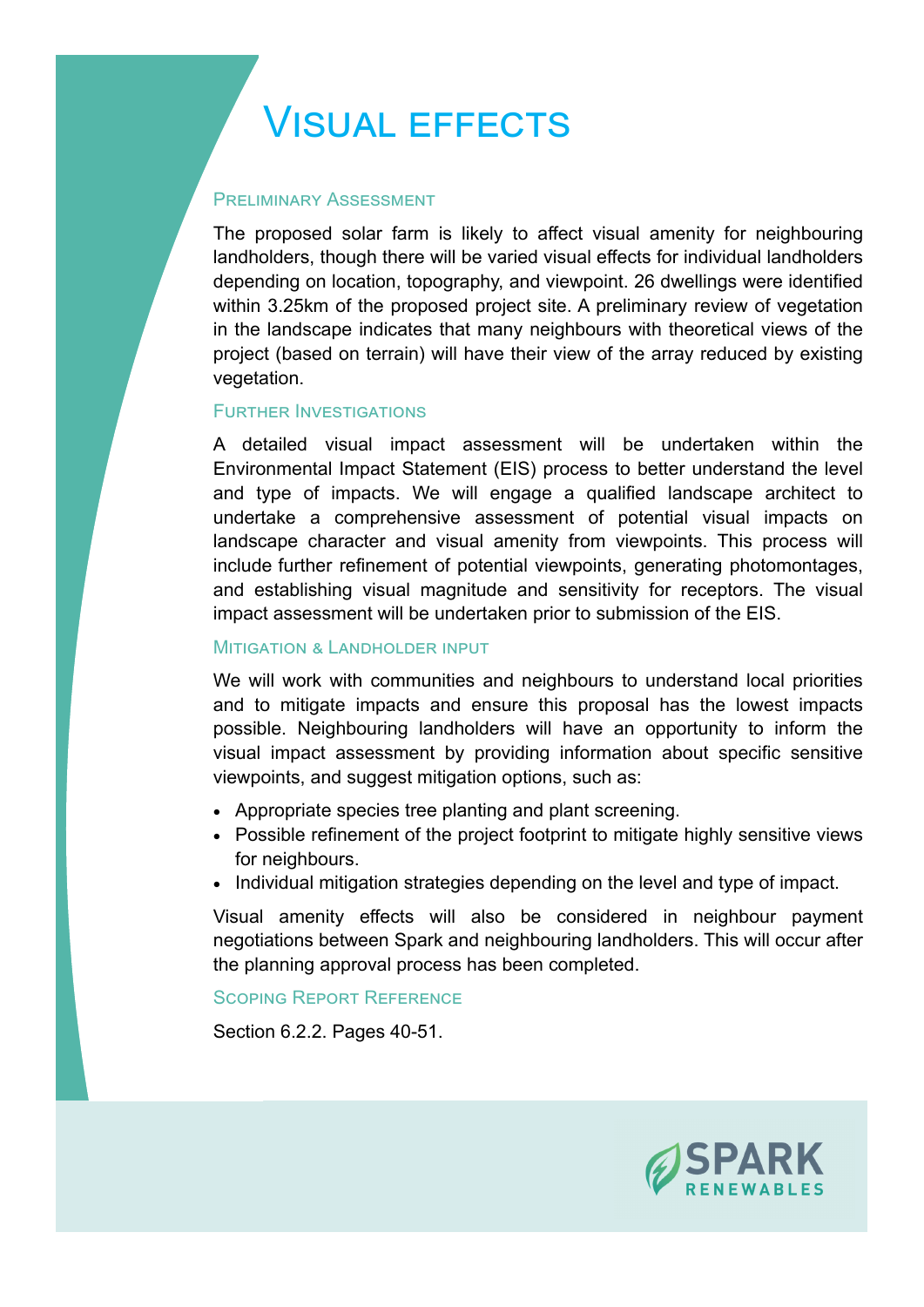### BIODIVERSITY

### **PRELIMINARY ASSESSMENT**

This site was partially chosen due to the majority of its vegetation being highly modified and consisting of cropped paddocks and exotic pastures. While these areas provide low biodiversity values, they can provide some habitat for foraging and habitat for fauna species. Preliminary investigations have detected the presence of Superb Parrots and hollow bearing Box Gum Woodland which are important for nesting and breeding ground of different native species.

### **FURTHER INVESTIGATIONS**

Detailed assessment of impacts to threatened entities will be undertaken as part of the Environmental Impact Statement (EIS). This will include species surveys and integrity plots undertaken as part of the Biodiversity Development Assessment Report to determine the condition of the native vegetation, threatened species habitat, and the impacts to threatened species.

### **MITIGATION & LANDHOLDER INPUT**

We aim to minimise the impact on flora and fauna by designing projects to be constructed outside areas of high conservation significance and adopting control measures during the construction process. The development footprint for the solar farm will be further refined to avoid areas of threatened species, remnant vegetation and hollow bearing trees where possible.

Detailed design will allow for micro siting and avoidance of this fragmented vegetation. Other mitigation measures include preparing detailed management plans and conducting pre-clearance surveys. Biodiversity Offset requirements may be generated if biodiversity values cannot be avoided.

Neighbouring landholders will be able to provide input by sharing local knowledge of flora and fauna in the area and discussing mitigation options including making suggestions for species plantings and revegetation programs.

### SCOPING REPORT REFERENCE

Section 6.2.1. Page 32.

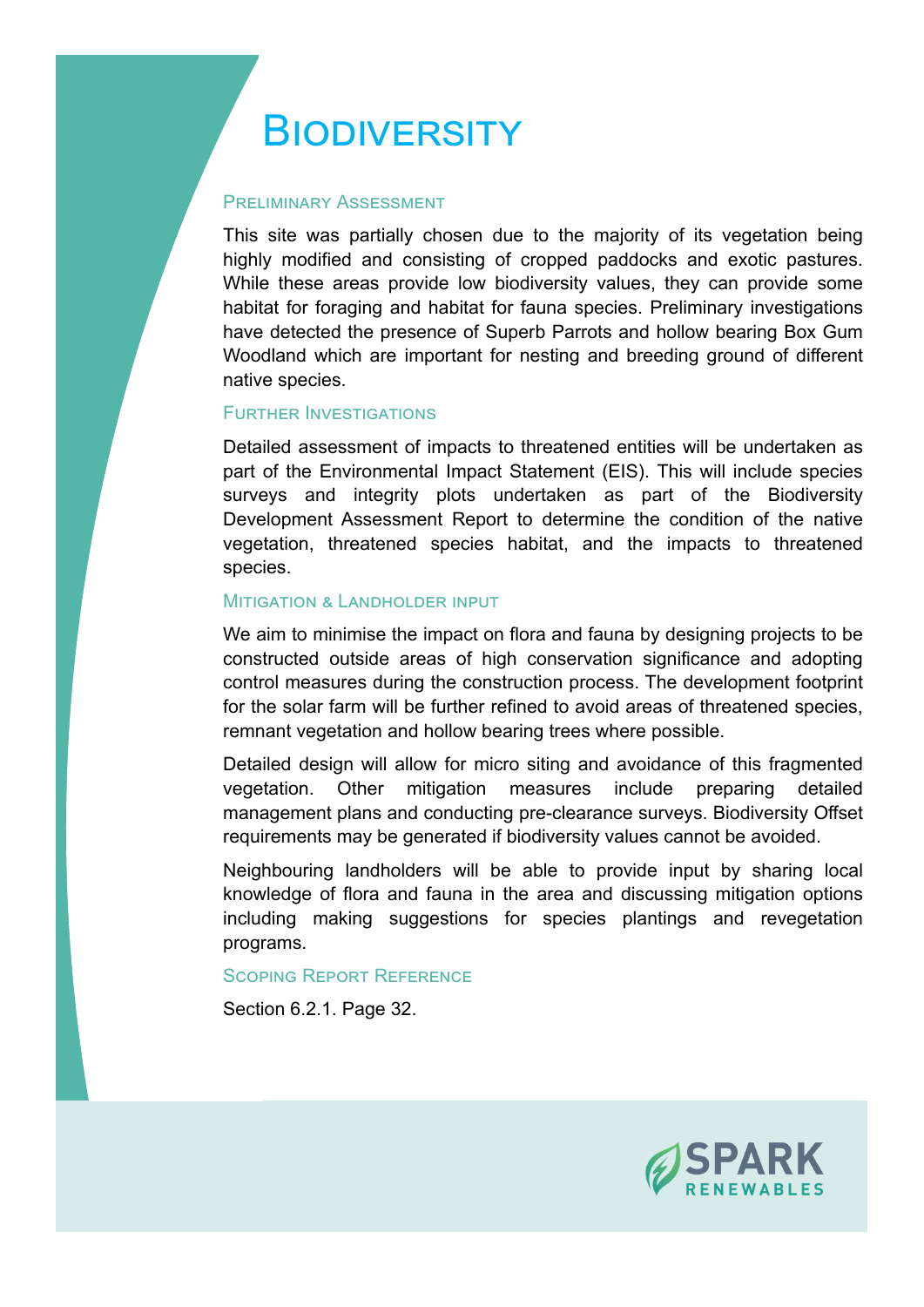### CONSTRUCTION IMPACTS

### **PRELIMINARY ASSESSMENT**

If approved, the proposed project may be constructed over a period of 12-18 months. We have identified there may be the following short term impacts during construction, which are likely to vary widely depending on location and proximity:

- Noise
- Vibration
- **.** Dust
- Access & traffic
- Increased workforce
- Cumulative impacts

### **FURTHER INVESTIGATIONS**

As part of the Environmental Impact Statement (EIS), specialist consultants will complete detailed impact assessments for each of the impacts above.

Detailed traffic assessments will be undertaken and transport routes into the site would be designed to minimise impacts on population centres and local residents.

### MITIGATION STRATEGIES & LANDHOLDER INPUT

We will develop mitigation strategies for residual impacts with input from affected residents and specialists, and will revise construction methodology to take into account impacts.

We would time key component deliveries to avoid peak local road usage and would construct the project over time to reduce the level of impact and share the benefits of construction over a longer period. This will create a more sustained economic boost to the region over time, and increase community safety, reduce traffic impacts, and maintain work demand.

If the project is approved, we would have a detailed Traffic Management Plan in place to ensure safety and minimise noise and dust pollution. Any public road upgrades and/or repairs will be considered in the EIS. The preferred project access would be off Mates Gully Road.

### SCOPING REPORT REFERENCE

Section 6.3. Page 66.

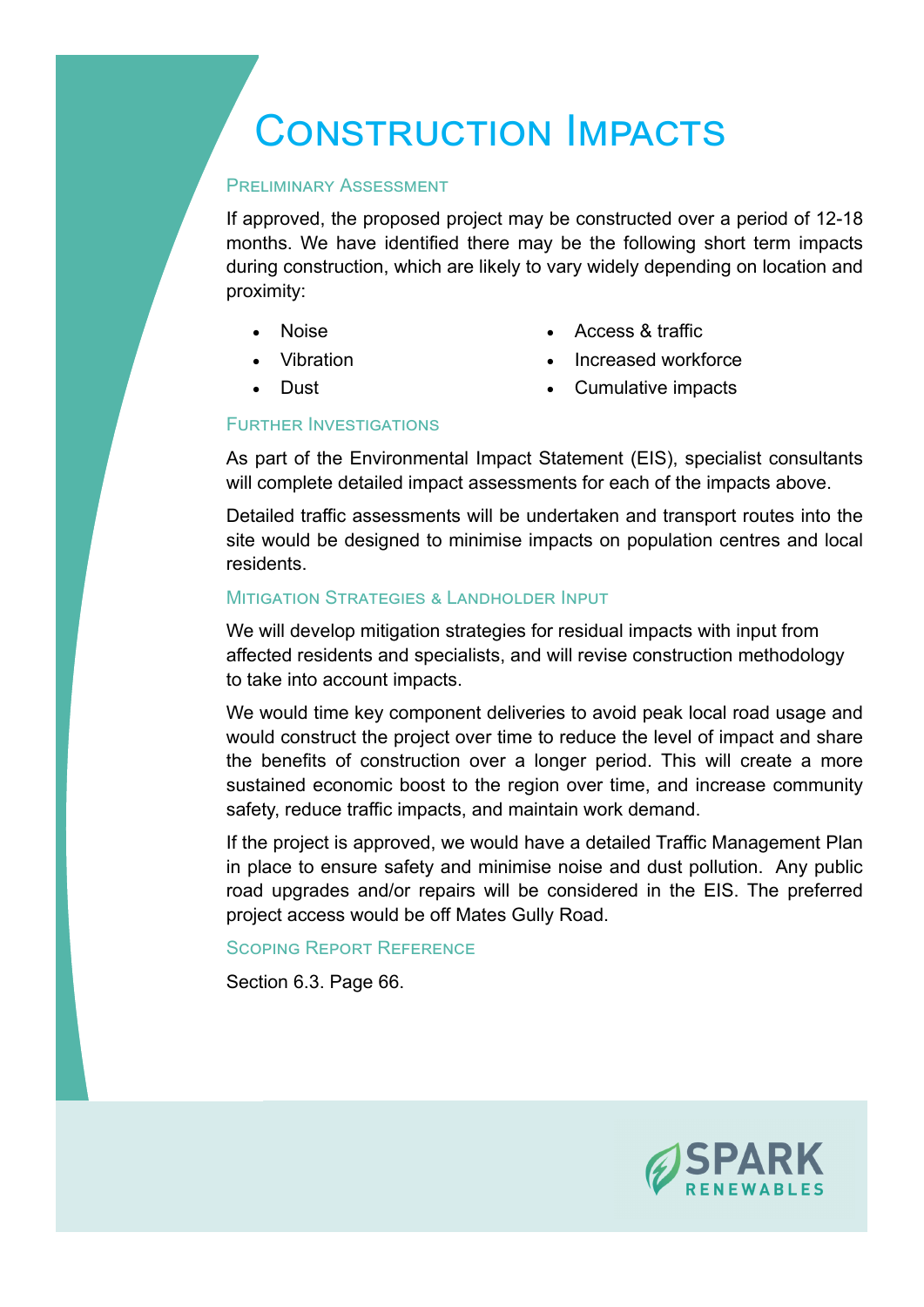## **FARM PRODUCTION**

### **PRELIMINARY ASSESSMENT**

Agricultural activity would continue on the site in the form of sheep grazing among the solar panels. In shifting from current cropping systems to sheep grazing, there will be a decline in economic output from agricultural activity on the site.

The transition from cropping to grazing is not expected to negatively effect neighbouring landholders and will have no material effect on the district's overall contribution to food production. There may be some minor effect on demand for agricultural inputs and services.

Concerns have been raised regarding potential increase of salinity in the groundwater due to potential removal of trees, however the site is presently almost completely devoid of trees and we will avoid removal wherever possible. We intend to integrate permanent pasture over the life of the project and plant deep rooted native species to promote stable salinity levels.

### **FURTHER INVESTIGATIONS**

A detailed Agricultural Impact Assessment will be undertaken to quantify any reduction in economic output from the transition to sheep grazing. This will compare returns on current cropping activities with an assessment of stocking capacity within a solar array, and the broader effects of altered demand for farm inputs and service providers.

We are working with research providers to gain a better understanding of optimal pasture species in a partially shaded environment, suitable layouts, managing trafficability issues, and assessing the comparative cost of increasing stock numbers versus mowing in wet seasons.

### MITIGATION & LANDHOLDER INPUT

Prior to construction we would prepare the site for a grazing enterprise, including sowing pastures and establishing suitable paddock layouts and watering points.

Agronomic and livestock experts would advise on best practice management to ensure grazing can be feasibly incorporated into the development. Neighbouring landholders will be invited to inform the impact assessment via comment on the cropping and livestock capacity of the area.

### SCOPING REPORT REFERENCE

Section 6.3. Page 67.

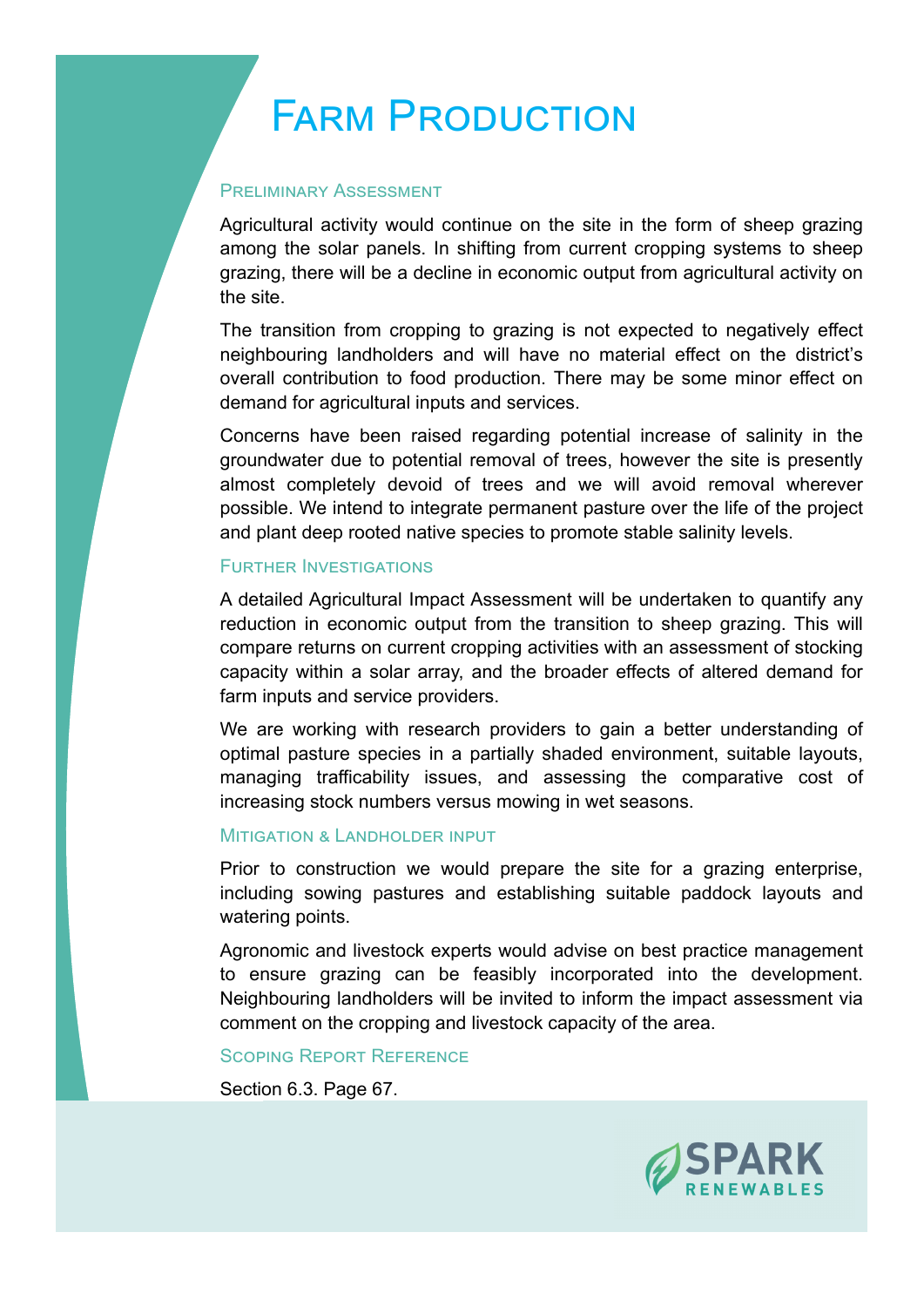# **EROSION CONTROL**

### **PRELIMINARY ASSESSMENT**

The proposed project would involve earthworks as well as piling. This would be limited to the project site, access, and transmission lines. Impacts during construction would include:

- Ground disturbance and vegetation removal, which have the potential to cause soil erosion and sedimentation.
- Establishment of internal roads. Minimal disturbance would be required for other infrastructure due to the use of piling for panels.

### **FURTHER INVESTIGATIONS**

Investigations and benchmark data for rehabilitation following construction and decommissioning relating to the groundwater, surface water, creeks and soil will be undertaken. Impacts will be considered as part of the design process to ensure they are manageable. The Environmental Impact Statement (EIS) will include consideration of placement of infrastructure to minimise waterway crossings; protect hydrological function of waterways; and protect against soil erosion.

### **MITIGATION & LANDHOLDER INPUT**

Rehabilitation of groundcover following construction, groundcover management during operation and restoration of the land capability following decommissioning would be recommended in the EIS.

Neighbouring landholders will be invited to inform the impact assessment for soil erosion, and share their local knowledge of the land during the EIS phase.

### SCOPING REPORT REFERENCE

Section 6.3. Page 66.

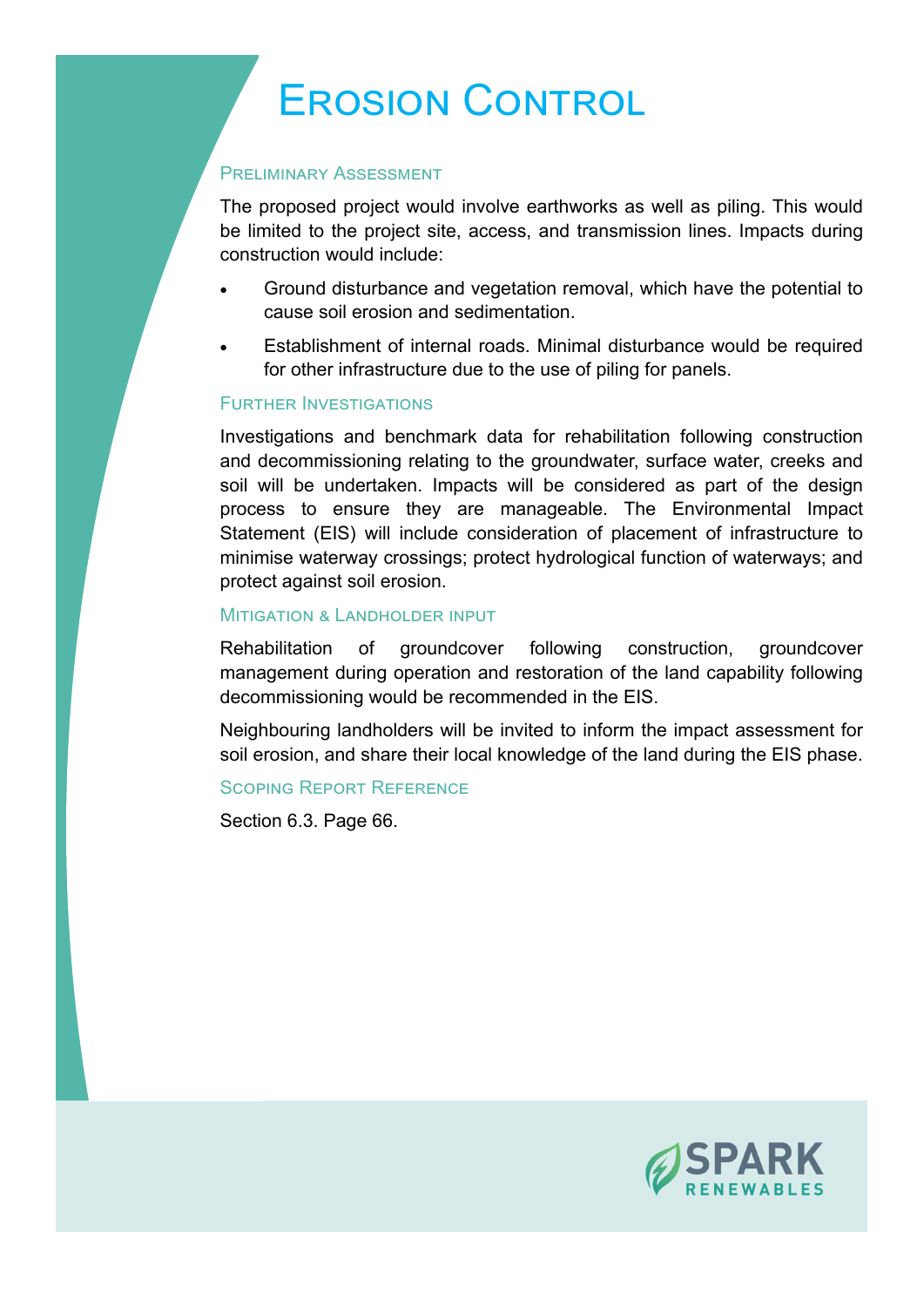### CONTAMINATION

### PREI IMINARY ASSESSMENT

Earthworks during construction have potential to result in sediment laden runoff to enter creeks, with potential to affect water quality by preventing light penetration through the water.

Contamination of groundwater and surface water is unlikely given that chemicals and fuels will be appropriately stored, and spills procedures will be implemented.

### **FURTHER INVESTIGATIONS**

The EIS would assess the impacts to waterways and include appropriate mitigation measures, such as buffering these areas for avoidance where possible, micro siting of infrastructure to minimise waterway crossings and protect hydrological function of waterways, and adherence to best practice guidelines.

Investigations and benchmark data for rehabilitation following construction and decommissioning relating to the groundwater, surface water, creeks, and soil will also be undertaken. Impacts will be considered as part of the design process to ensure they are manageable.

### **MITIGATION & LANDHOLDER INPUT**

Technology advancements, supply chain disclosure and best practice industry guidelines will be followed to ensure that toxic materials are reduced in the solar panel manufacturing process. We would partner with services providing solar panel validation programs and recycling programs. Strict procedures would be in place to remove, recycle & replace panels if damage to solar panels occurs.

Neighbouring landholders will be invited to inform the impact assessment for soil and water contamination, and share their local knowledge of the land during the EIS phase.

### SCOPING REPORT REFERENCE

Section 6.3. Page 66, 70.

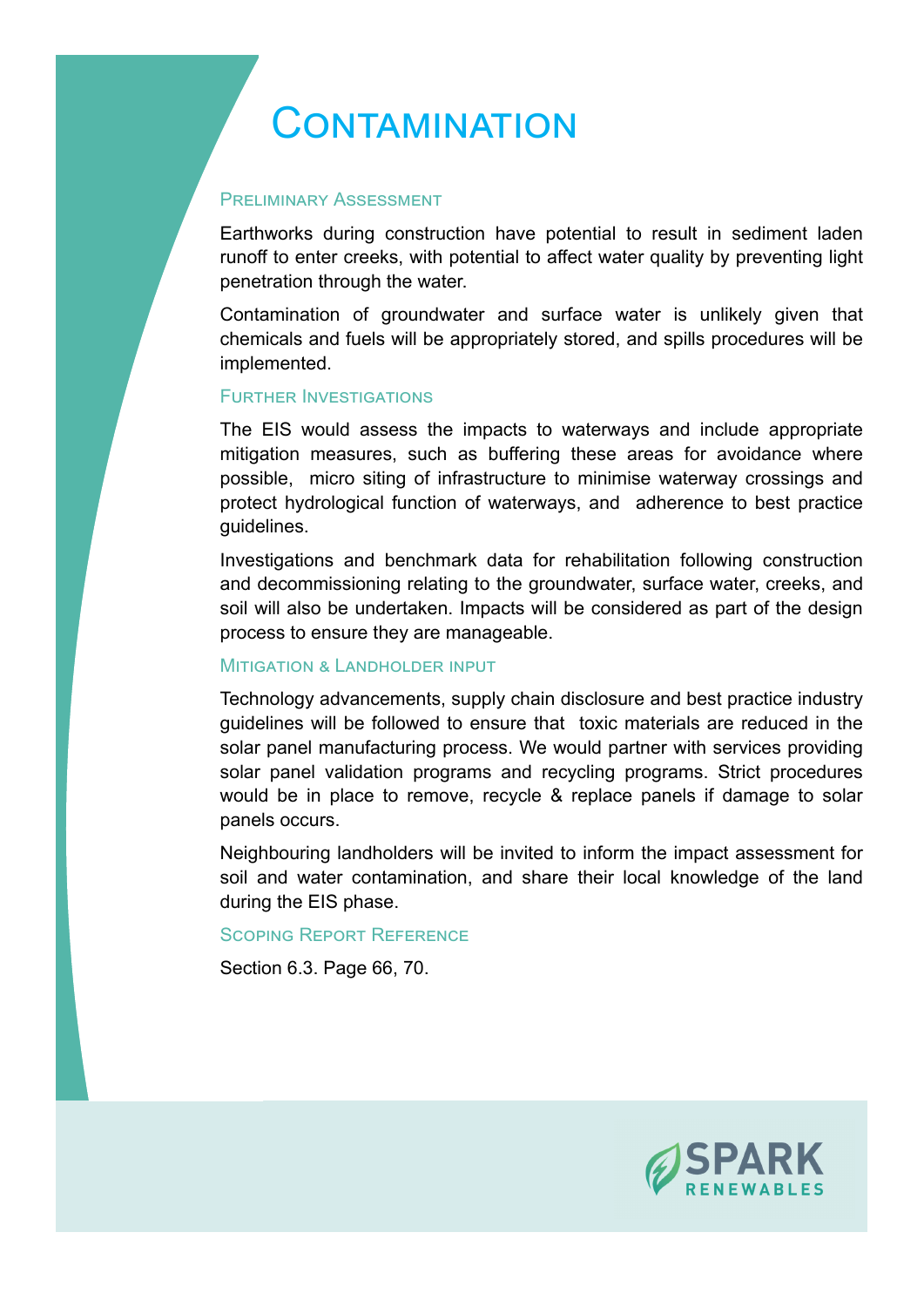## **FIRE HAZARD MITIGATION**

### PREI IMINARY ASSESSMENT

Solar farms generally pose a low risk of starting bushfires compared to cropping harvest activities, and the project proposal would employ proven and mature technology for the solar panels and associated ancillary electrical infrastructure.

### **FURTHER INVESTIGATIONS**

A Preliminary Hazards Assessment will be undertaken as part of the Environmental Impact Statement (EIS). The potential of the project increasing risk of bushfire would be assessed in the EIS in accordance with the Planning for Bushfire Protection Guideline 2019 (RFS, 2019).

### **MITIGATION STRATEGIES & LANDHOLDER INPUT**

Strategies for mitigation of fire risk will include the creation of a fire break around infrastructure, new and improved fire trails for the NSW Rural Fire Services, and the maintenance of vegetation overgrowth and dry debris. Access to the site and surrounding areas will be improved, reducing response times to local fires.

Integrated within the battery design will be an Asset Protection Zone serving as a fire break, as well as a heating, ventilation and air conditioning (HVAC) system.

Designing a fire risk management plan in consultation with NSW Rural Fire Service and the community will be a crucial part of the conditions of consent to project approval, if issued by the planning authority.

### SCOPING REPORT REFERENCE

Section 6.3. Page 70.

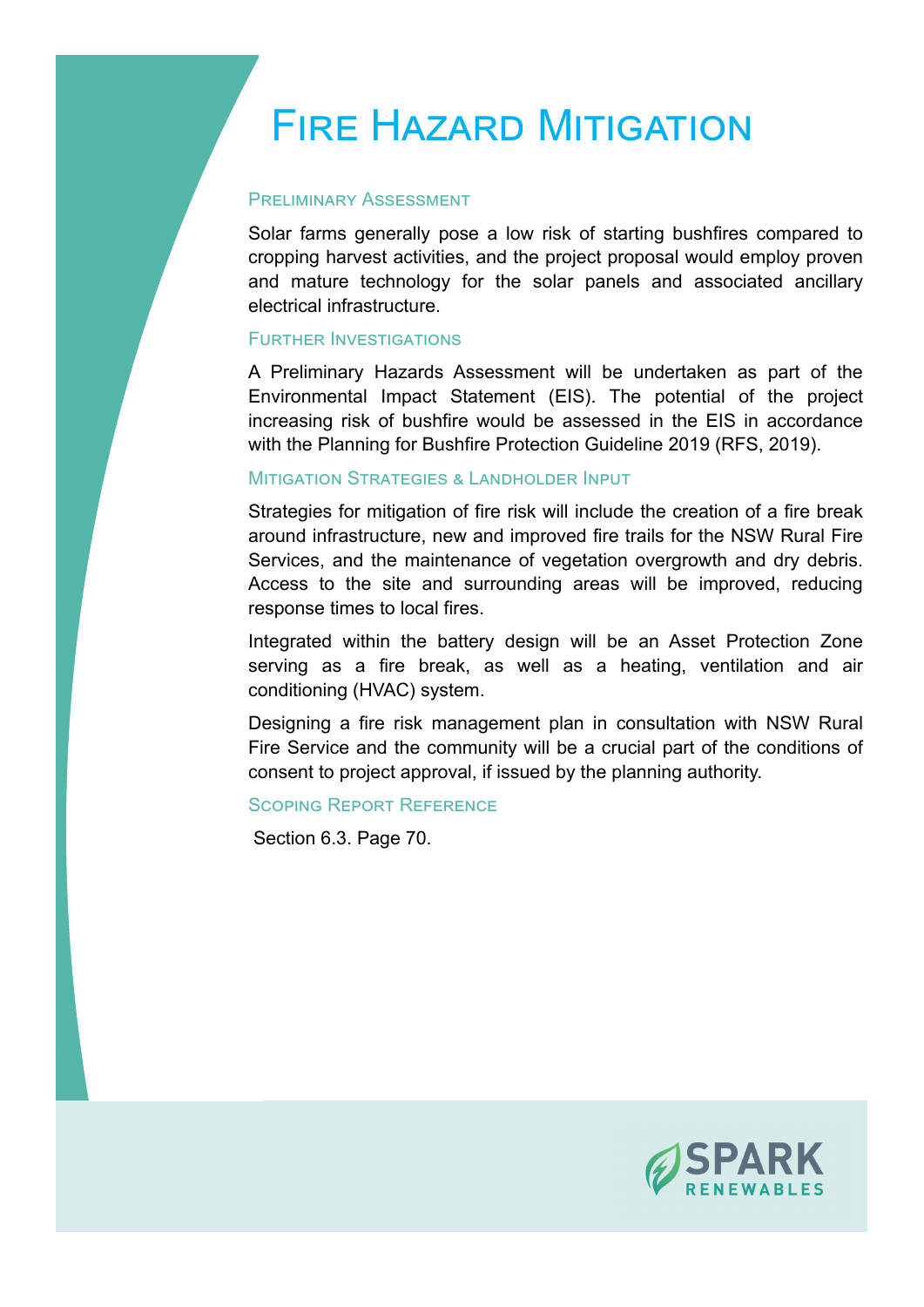# DECOMMISSIONING & RECYCLING

### **PRELIMINARY ASSESSMENT**

Once the proposed project reaches end of operational life (~30 years), it would either be repowered (once necessary approvals are obtained) or the solar farm infrastructure would be decommissioned and recycled. The site would be fully rehabilitated to support continuation of existing agricultural land uses following decommissioning. Decommissioning activities include:

- Disconnection from electrical grid.
- Solar panels and all ancillary equipment removed and materials recycled where possible.
- All above-ground components removed and site rehabilitated to former condition.
- Underground cabling and concrete turbine footings typically remain in the ground (below ploughing depth). This creates less environmental disturbance.
- Access roads, gates and fencing may be removed and land rehabilitated.

### **FURTHER INVESTIGATIONS**

Decommissioning of solar farm infrastructure and rehabilitation of the land is included in the landowner agreement and in Conditions of Consent to project approval, if the project is approved.

Research indicates up to 99% of materials from solar panels are recyclable (glass, plastic, copper, aluminium and silicon), and there is a huge need to reduce industry waste. We are working with local providers of 'circular economy solutions' to achieve zero landfill from each panel.

### MITIGATION & LANDHOLDER INPUT

Neighbouring landholders will be invited to inform the impact assessment for decommissioning, make suggestions to impact mitigation, and provide feedback on the plan during the EIS phase.

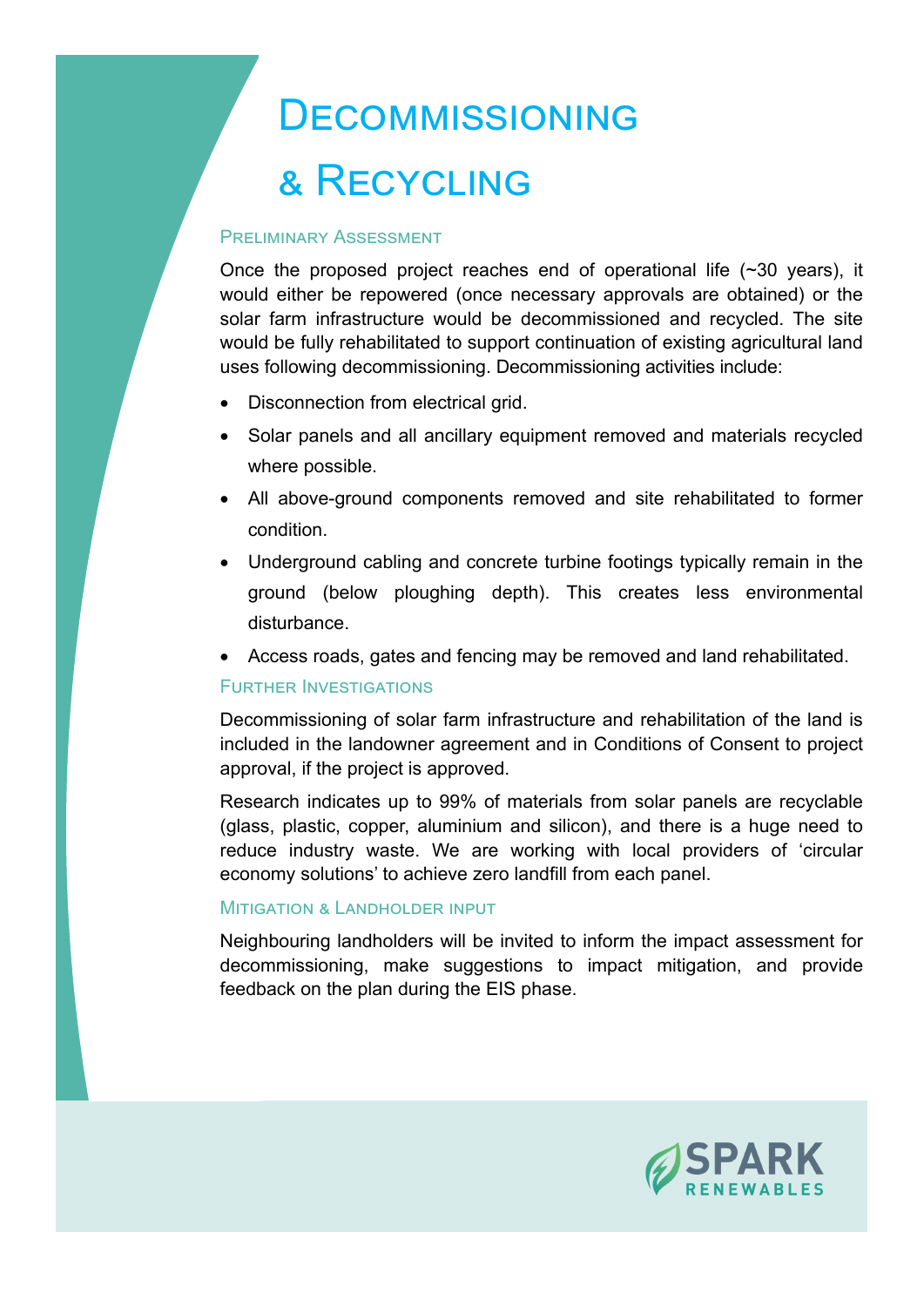### **ABORIGINAL HERITAGE**

### **PRELIMINARY ASSESSMENT**

We are committed to the involvement of First Nations representatives in community benefit sharing, project design and planning, and guaranteed ongoing consultation and access to sites of cultural significance.

The proposed project site exists on the traditional lands of the Wiradjuri people. No Aboriginal Heritage Information Management System sites have been recorded within the project site to date from preliminary investigations. Two creeks crossing the proposed project site could retain higher potential to preserve items of Aboriginal heritage significance, which may include modified trees and scattered artefacts.

### **FURTHER INVESTIGATIONS**

An Aboriginal Cultural Heritage Assessment (ACHA) would be undertaken to investigate the potential impacts to Aboriginal cultural heritage, which would be undertaken by an archaeological specialist in accordance with the Code of Practice for the Archaeological Investigation of Aboriginal objects in NSW (DECCW 2010).

Consultation with the local Aboriginal community, Representatives of Aboriginal Parties and local caretakers of the land will be undertaken as part of the ACHA. We are undertaking recommended early commencement of consultation to ensure the custodians of the land to have input into the early stages of the project.

A Cultural Heritage Management Plan will be put in place to manage any impacts during each project stage.

### MITIGATION & LANDHOLDER INPUT

Where there are items of historic significance, we would refine and micro site our project layout by applying recommended buffers around sites, and avoid development in these areas.

Detailed consultation with Traditional Custodians and caretakers of the land will be undertaken to understand the significance of any items found within the project site.

#### SCOPING REPORT REFERENCE

Section 6.2.5. Page 55.

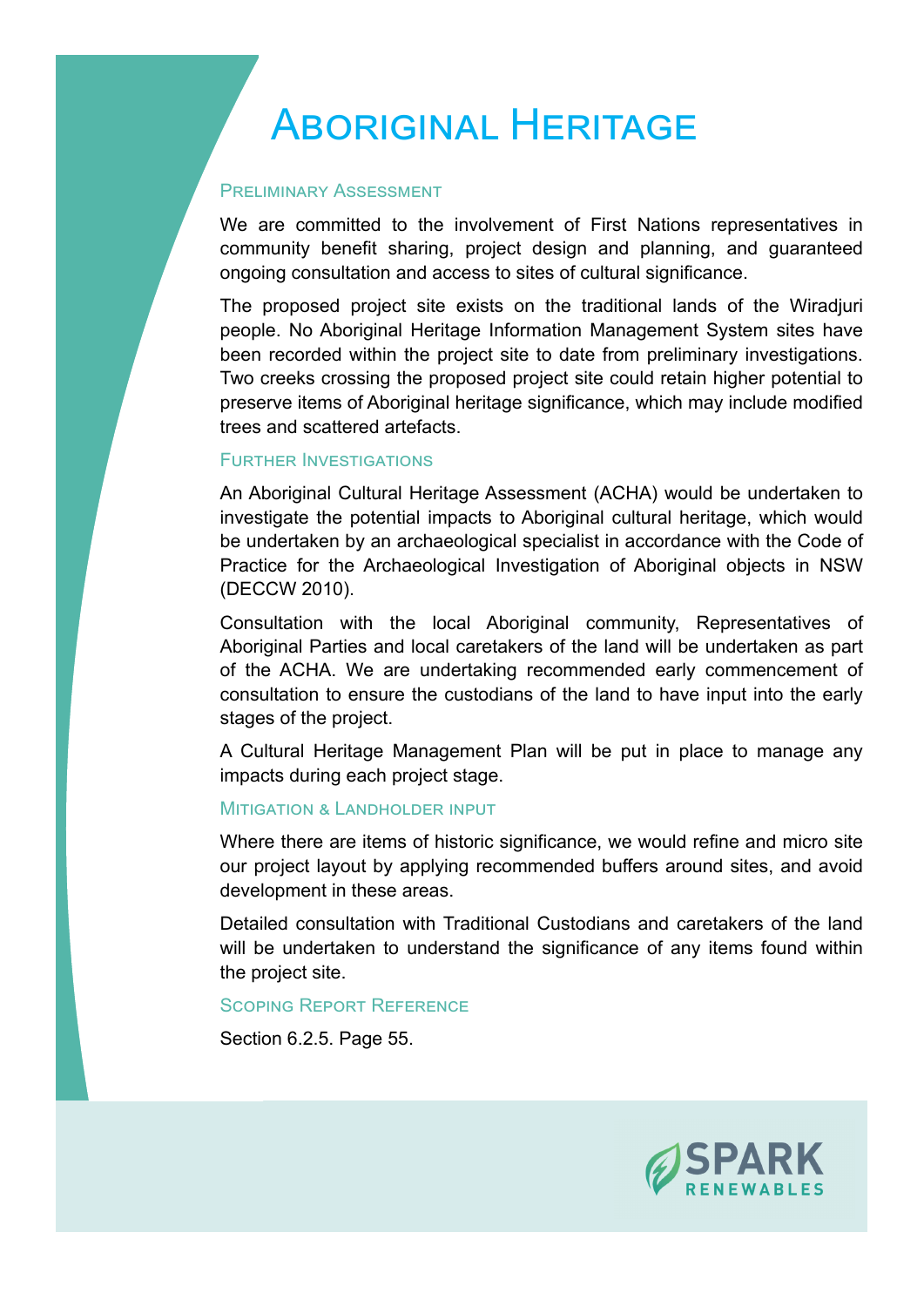## HISTORIC HERITAGE

### PREI IMINARY ASSESSMENT

A Preliminary Historical Heritage Assessment (PHHA) has been undertaken, which has identified that items of built heritage containing heritage values and areas of archaeological potential are present within the project site. This includes the Tarra Wingee and outbuildings located in the northern section of the site, likely built in the turn of the century.

There is high potential for historic features to be present which relate to the use of the study area as part of the Borambola run, which will be associated with sheep and other agricultural pursuits. This is most likely to be present in the form of dams, and remains of holding pens and fence lines.

There is high potential for the presence of archaeological remains, which relate to the train line and associated infrastructure, such as the station which was constructed within the study area.

### **FURTHER INVESTIGATIONS**

A full Heritage Assessment will be undertaken during the EIS phase to identify whether the proposed project would impact on any of the items or areas of archaeological potential, and to assess their level of historical significance.

### **MITIGATION & LANDHOLDER INPUT**

Wherever possible, we would avoid any historic remains and refine our project layout based on this. If heritage items cannot be avoided, mitigation and management strategies would be developed as part of the Heritage Assessment.

Community and neighbouring landholder input will be important in assessing the significance of these historic items.

SCOPING REPORT REFERENCE

Section 6.2.6. Page 59.